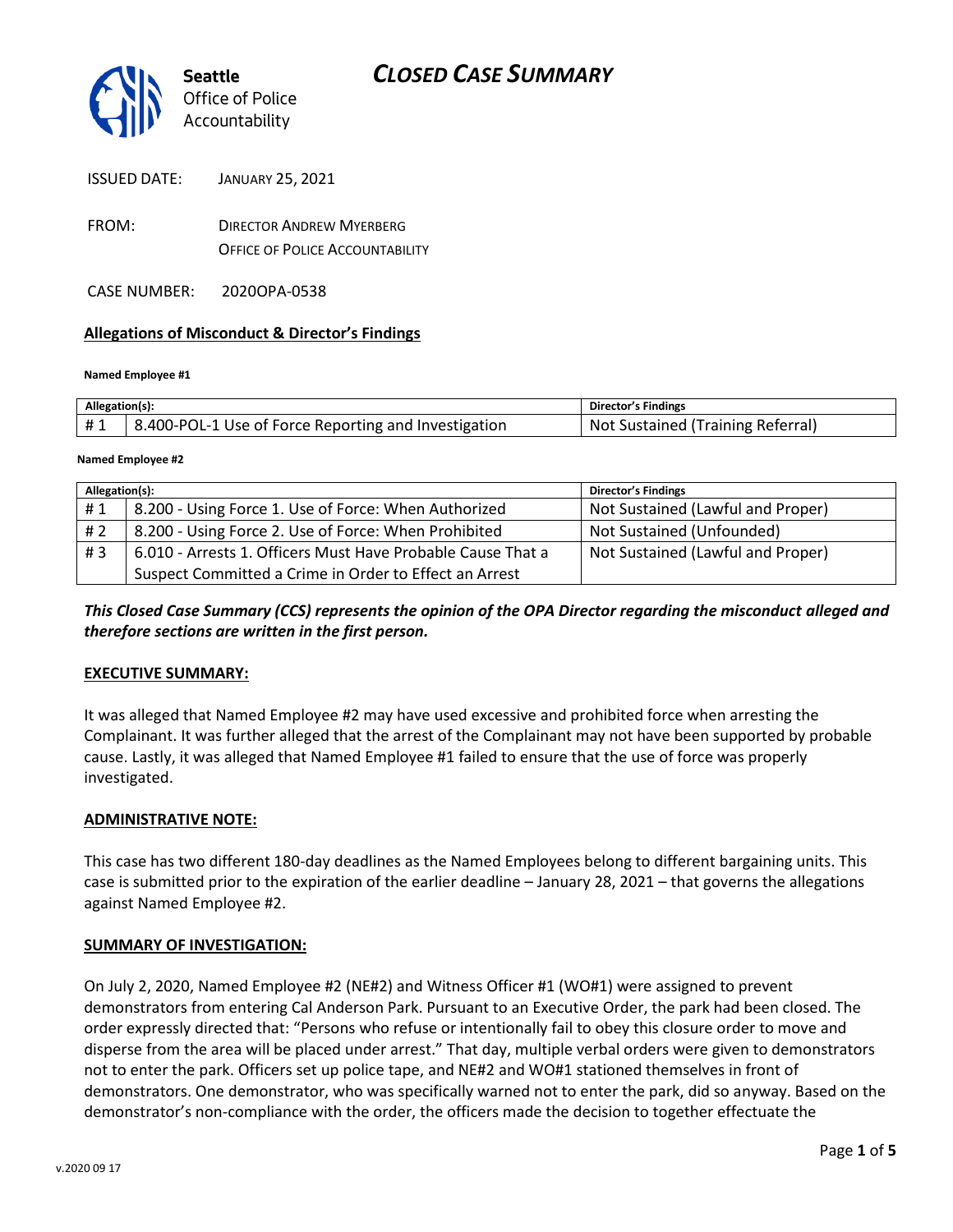# *CLOSED CASE SUMMARY*

OPA CASE NUMBER: 2020OPA-0538

demonstrator's arrest. While doing so, another demonstrator – the Complainant – was recorded on video pushing NE#2 from behind. At that time, NE#2 believed that he had established probable cause to arrest the Complainant for felony assault. NE#2 observed the Complainant running away and chased after him. NE#2 caught up to the Complainant and grabbed him, tackling him to the pavement. NE#2 called out to another officer – Witness Officer #2 (WO#2) – and asked for his assistance in making the arrest.

The arrest of the Complainant was captured both on Body Worn Video (BWV) and third-party video. The collective video showed the Complainant faced forward on the ground and NE#2 above him and to the side. At one point, NE#2's knee/shin area appeared to make contact with the back of the Complainant's neck. The Complainant had his neck raised at that time and the contact appeared to last just over a second. NE#2 did not press down with his knee or appear to obstruct the Complainant's breathing in any respect. During the course of the arrest, both the Complainant and other individuals in the crowd told NE#2 to get his knee off of the Complainant's neck. However, the video evidence indicated that, aside from the roughly one second described above, NE#2's knee remained on the Complainant's upper back or on the ground. Based on a review of the video, NE#2 used no other force on the Complainant.

The Complainant and other community members later alleged that NE#2 subjected him to excessive force, including that NE#2 used an improper neck restraint. It was also alleged that the Complainant's arrest was not legally justified.

During its investigation, OPA determined that NE#2 did not complete a use of force report concerning his takedown and handcuffing of the Complainant. Based on a review of the BWV, OPA identified that NE#2 screened the force he used with both a Sergeant and a Lieutenant – Named Employee #1 (NE#1). The BWV indicated that NE#2 told the Sergeant that he "chased" the Complainant down. NE#2 stated to the Sergeant: "I don't know if it's a hard take down or not. I took him to the ground. I don't know if he has injuries or not." NE#1 walked over, and she was informed that the Complainant had pushed NE#2. She screened the Complainant's arrest for assault. She asked about the force used. He again stated that he chased the Complainant down. NE#1 asked NE#2 if there was a use of force and queried whether it was "just a take down." NE#2 replied: "I don't know if it was a hard take down, he's not injured."

As part of its investigation, OPA interviewed NE#1, she did not independently recall the incident. She stated that she was assigned as the Prisoner Processing Lieutenant. She said that her expectation was that the Sergeant would more fully flesh out the force used. She said that she was focused on the arrest and, after that, she moved on to other screenings. After watching the video, she agreed that the force used by NE#2 was at least Type I and should have been documented. She felt that the responsibility for ensuring that the force was documented was ultimately held by the Sergeant.

OPA also interviewed NE#2. He stated that, on the date in question, the exclusion order applied and that demonstrators were given multiple verbal directions not to enter the park. However, demonstrators tore down the police tape and acted in a manner that suggested to NE#2 their interest in sparking a conflict with the police. One demonstrator in particular, who had received a number of warnings not to enter the park, did so anyway. Based on this, the officers made the decision to arrest this demonstrator. While attempting to do so, NE#2 was pushed from behind by another individual. NE#2 identified the Complainant as the person who assaulted him. The Complainant ran away, and NE#2 chased him. NE#2 caught up to the Complainant and grabbed onto him. NE#2's momentum caused them both to fall down to the ground. NE#2 stated that the Complainant did not appear to be injured and did not complain of injury.



**Seattle**

*Office of Police Accountability*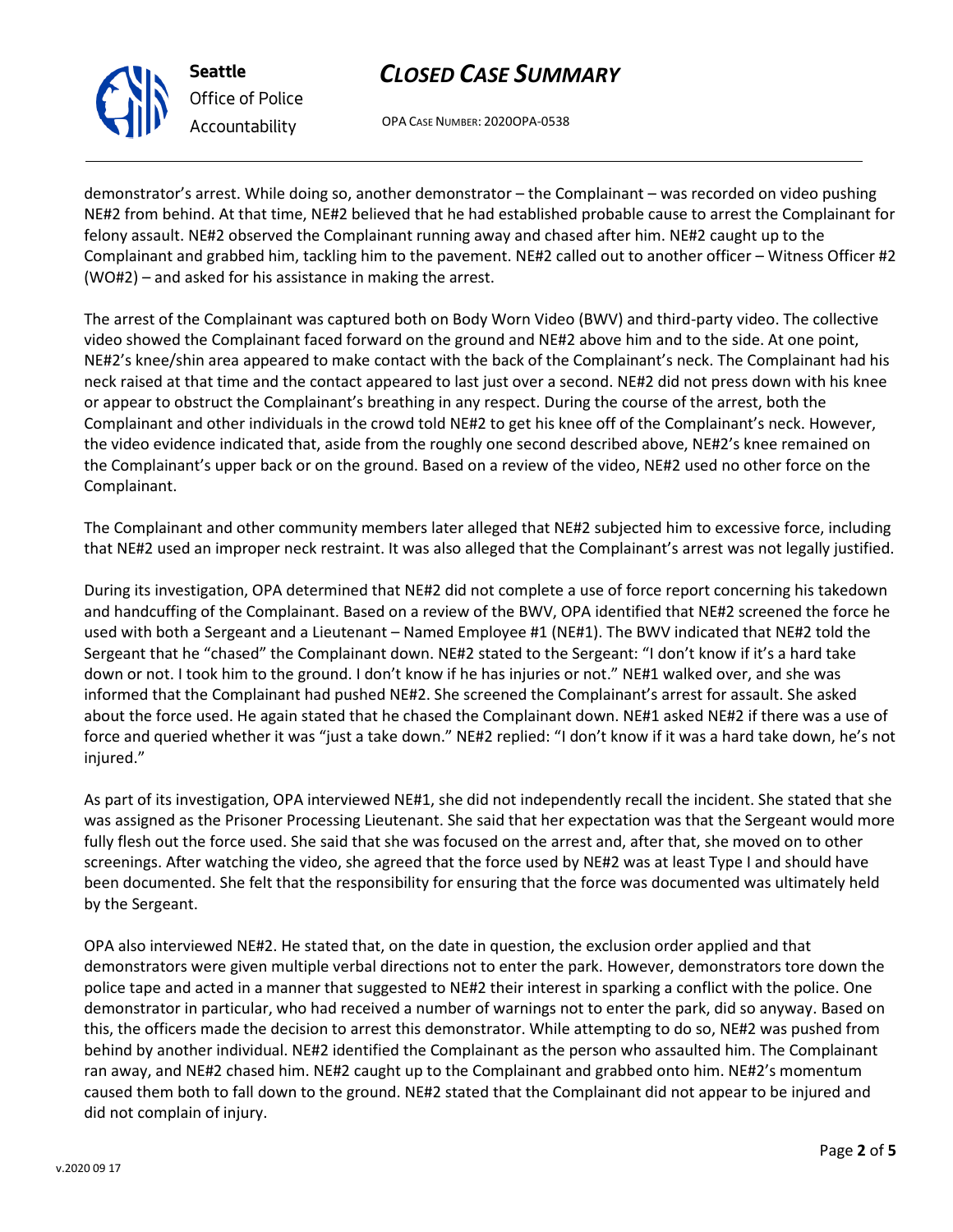

OPA CASE NUMBER: 2020OPA-0538

*CLOSED CASE SUMMARY*

NE#2 said that, once the Complainant was on the ground, he called for WO#2 to assist him. NE#2 placed his knee at the top of the Complainant's back in order to keep him on the ground. NE#2 said that, for a brief instant, his knee inadvertently touched the back of the Complainant's neck. NE#2 said that he put no pressure on the Complainant's neck and that the Complainant's head was raised at the time. NE#2 denied that this constituted a neck restraint as contemplated by policy. NE#2 asserted that he had a lawful basis to arrest the Complainant for assault. He further believed that the force he used to take the Complainant into custody was appropriate under the circumstances.

OPA also interviewed WO#2. He observed NE#2 take the Complainant down to the ground. It did not look like a hard takedown to WO#2. He did not see NE#2 place his knee on the Complainant's neck; however, WO#2 did hear people in the crowd mentioning that. From what he saw, WO#2 felt the force used by NE#2 was consistent with policy.

#### **ANALYSIS AND CONCLUSIONS:**

#### **Named Employee #1 - Allegation #1** *8.400-POL-1 Use of Force Reporting and Investigation*

SPD Policy 8.400-POL-1 requires that officers report all uses of force except de minimis force. Inherent in this policy is the requirement that supervisors ensure that all reportable force – Type I through Type III – is properly classified, investigated, and documented.

As indicated above, NE#2's force was not ultimately investigated or documented in a use of force report. This was the case despite both a Sergeant and NE#1 being aware that NE#2 had taken the Complainant down to the concrete and even though NE#2 was equivocal as to whether or not it was a hard takedown. Based on a review of the video and as NE#1 acknowledged at her OPA interview, the takedown was at least a Type I use of force. As such, it was required to be investigated.

The question for OPA is who ultimately bears responsibility for this failure. At the end of the day, SPD policy requires that the Sergeant make the initial determination as to the level of force. The Sergeant is also required to ensure that the force is investigated and documented. Here the Sergeant did not do so.

In OPA's estimation, NE#1's questioning of NE#2 concerning the level of force used may have confused the Sergeant into thinking that she reached an affirmative decision that no investigation was required. However, NE#1, as the Prisoner Processing Lieutenant, was not responsible for making this call – the Sergeant was. That being said, OPA believes that NE#1 could have and should have followed up with the Sergeant to ensure that the force was reported. OPA finds that her failure to do so warrants retraining.

• **Training Referral**: NE#1's chain of command should debrief this incident with her and should specifically discuss her failure to verify with the Sergeant that the force was property classified, investigated, and documented. This retraining and counseling should be documented, and this documentation should be maintained in an appropriate database.

#### Recommended Finding: **Not Sustained (Training Referral)**

#### **Named Employee #2 - Allegation #1**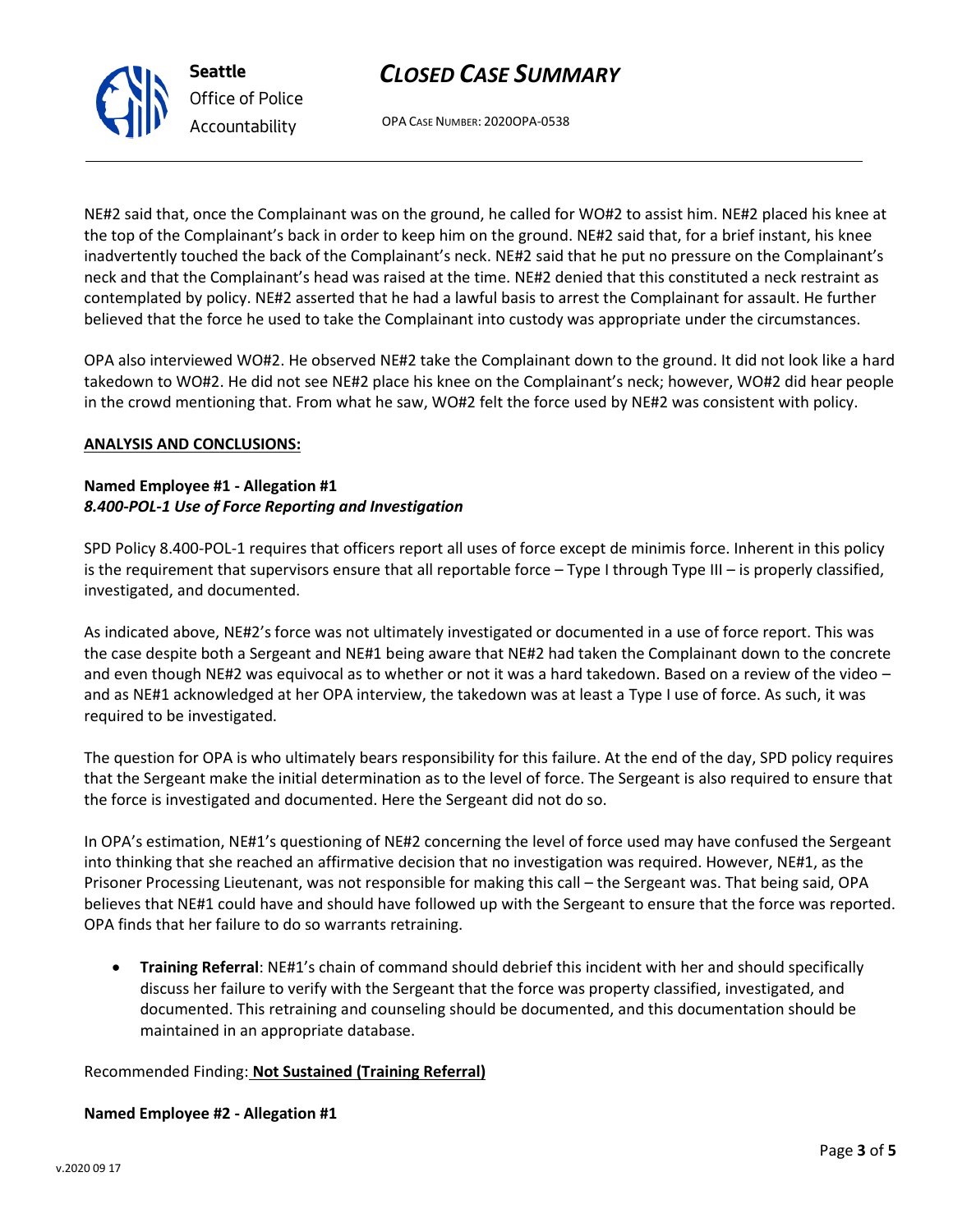

# *CLOSED CASE SUMMARY*

OPA CASE NUMBER: 2020OPA-0538

## *8.200 - Using Force 1. Use of Force: When Authorized*

The Complainant alleged that NE#2 subjected him to excessive force.

SPD Policy 8.200(1) requires that force used by officers be reasonable, necessary and proportional. Whether force is reasonable depends "on the totality of the circumstances" known to the officers at the time of the force and must be balanced against "the rights of the subject, in light of the circumstances surrounding the event." (SPD Policy 8.200(1).) The policy lists a number of factors that should be weighed when evaluating reasonableness. (*See id*.) Force is necessary where "no reasonably effective alternative appears to exist, and only then to the degree which is reasonable to effect a lawful purpose." (*Id*.) Lastly, the force used must be proportional to the threat posed to the officer. (*Id*.)

In the context of this allegation, OPA evaluates the takedown and the placement of the knee on the Complainant's upper back during the arrest. The knee contact with the Complainant's neck is discussed in Allegation #2, below.

The video indicated that the Complainant pushed NE#2 as he was performing his law enforcement duties. As noted in Allegation #3, this established probable cause to arrest the Complainant. When NE#2 turned to locate the Complainant, the Complainant ran away. NE#2 chased him, grabbed onto him, and caused them to jointly fall forward onto the ground. Once on the ground, NE#2 positioned his knee on the Complainant's upper back and used it to hold the Complainant down and to keep him in place. NE#2 then handcuffed the Complainant, stood him up, and walked him away from the scene.

With regard to the takedown, it was reasonable and necessary to effectuate the Complainant's arrest. Again, at the time, the Complainant was running away and NE#2's force options, other than a takedown, were limited. From OPA's perspective, it is clear from the video that the takedown was largely the result of NE#2's momentum when he lunged for the Complainant. OPA finds that this force was also proportional under the circumstances. While injury could have resulted from the takedown (it did not), the Complainant had already assaulted NE#2 and there was a law enforcement interest in taking him into custody.

OPA similarly finds that the low-level force used to control the Complainant while he was on the ground was also consistent with policy. Notably, NE#2 placed little weight on the Complainant, as was exemplified by the Complainant's ability to lift his head completely off the ground and look around. In addition, once the Complainant was handcuffed, NE#2 lifted his knee off of him altogether and used no other physical force.

For these reasons, OPA recommends that this allegation be Not Sustained – Lawful and Proper.

Recommended Finding: **Not Sustained (Lawful and Proper)**

## **Named Employee #2 - Allegation #2** *8.200 - Using Force 2. Use of Force: When Prohibited*

SPD Policy 8.200-POL-2 defines prohibited force. This allegation was classified for investigation based on the possibility that NE#2 engaged in a neck restraint with his knee.